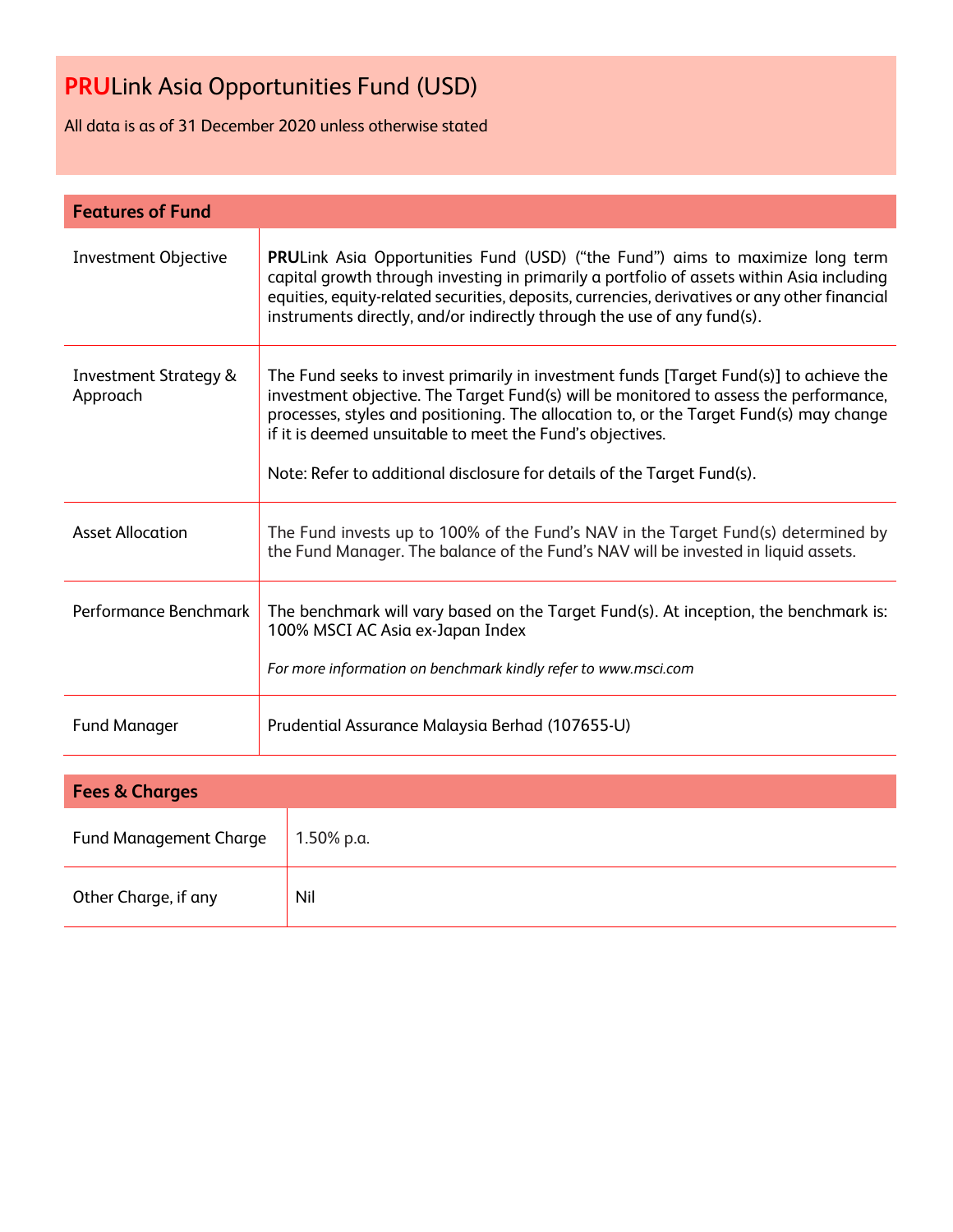All data is as of 31 December 2020 unless otherwise stated

# **Fund Performance**



**PRU**Link Asia Opportunities Fund Vs. MSCI All Country Asia Ex-Japan Index

**Notice: The graphs are included for illustrative purposes only. Past performance of The Fund is not an indication of its future performance.**

| Year | <b>Actual Performance</b><br><b>PRULink Asia Opportunities Fund (USD)</b> | <b>Benchmark</b><br>100% MSCI Ac Asia Ex-Japan Index |
|------|---------------------------------------------------------------------------|------------------------------------------------------|
| 2018 | $0.43\%$ *                                                                | $-0.85\%$ *                                          |
| 2019 | 13.75%                                                                    | 18 17%                                               |
| 2020 | 24.90%                                                                    | 25.02%                                               |

\*Fund Performance is from fund launch date until year end of the same year (non-annualised return).

*Sources: Lipper IM and Bloomberg, 31 December 2020*

Notice: Past performance is not an indication of its future performance. This is strictly the performance of the investment/underlying funds, and not the returns earned on the actual premiums paid of the investment-linked insurance product.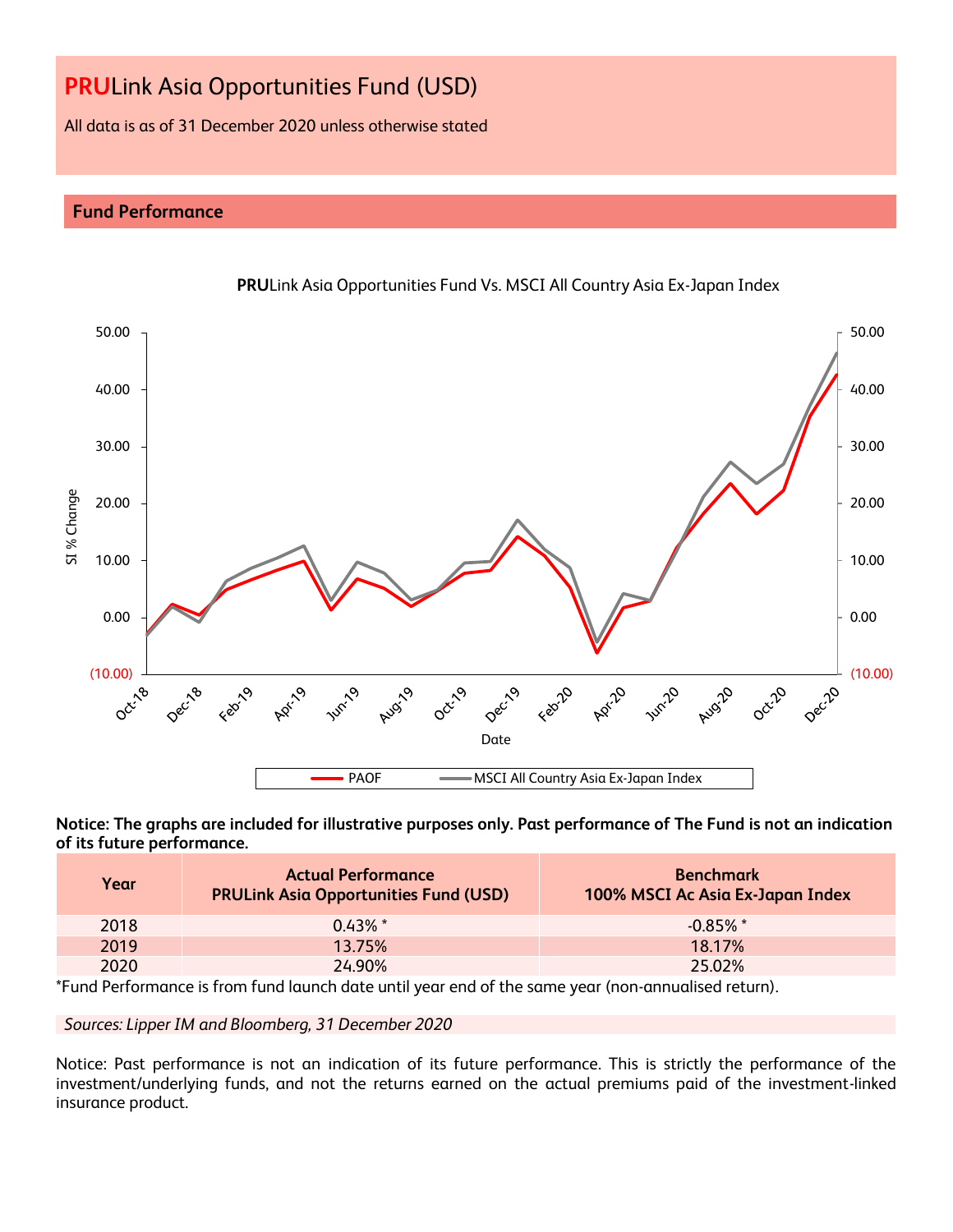All data is as of 31 December 2020 unless otherwise stated

Basis of calculation of past performance:

$$
= \left(\frac{Net\ Asset\ Value\ for\ Year\ n}{Net\ Asset\ Value\ for\ Year\ n-1} - 1\right)\%
$$

# **Additional disclosure for PRULink Asia Opportunities Fund (USD)**

At inception, the Fund will invest into a USD denominated Target Fund called BlackRock Global Funds ("BGF") Asian Growth Leaders Fund (Class I2) ("Target Fund") which is managed by BlackRock (Luxembourg) S.A.

The Target Fund seeks to maximize total return by investing at least 70% of its total assets in the equity securities of companies domiciled in, or exercising the predominant part of their activity in Asia, excluding Japan. The Target Fund may invest up to 30% of its total assets in the People's Republic of China ("PRC") via the Stock Connect and Renminbi Qualified Foreign Institutional Investor ("RQFII") Quota. The Target Fund may also invest in emerging markets (such as India, South Korea and Taiwan).

The Target Fund places particular emphasis on sectors and companies that, exhibit growth investment characteristics, such as above average growth rates in earnings or sales and high or improving returns on capital. Such companies may also have attained or exhibited potential to attain above average market share in the geography they operate, or in one or more products or services within its principal sector.

Subject to applicable regulatory restrictions and internal guidelines, the remaining 30% may be invested in financial instruments of companies or issuers of any size in any sector of the economy globally such as equity securities consistent with the Target Fund's objective and cash. The Target Fund does not anticipate investing more than 10% of its NAV in debt securities issued and/or guaranteed by any single sovereign currently rated non-investment grade.

The Target Fund may use derivatives for hedging and for efficient portfolio management.

The fund performance for the underlying BlackRock Global Funds ("BGF") Asian Growth Leaders Fund (Class I2) as at 31 December 2020 is as follows:

| Year                    | 2020                                  | 2019         | 2018      | 2017   | 2016  | 2015  | 2014     |
|-------------------------|---------------------------------------|--------------|-----------|--------|-------|-------|----------|
| -<br>Net<br>Performance | 61%<br>$\mathbf{A}$<br>$\blacksquare$ | 18.20%<br>10 | $-20.09%$ | 38.06% | 6.40% | 0.98% | $3.46\%$ |

*Note: The above return is for Target Fund (Class I2) which is denominated in USD.*

*\*Fund Performance is from fund launch date until year end of the same year (non-annualised return).*

# *Source: Morningstar, 31 December 2020*

Management fees may be charged at the Fund and/or Target Fund level. Please note that you will be charged up to a maximum of 1.50% p.a., being the combined annual fund management charge at the Fund and Target Fund levels.

Target Funds with investment strategies to invest in Exchange Traded Funds ("ETF") or other Collective Investment Schemes may incur additional expenses at the Target Fund level which is taken as part of the investment strategy considerations to deliver the fund performance.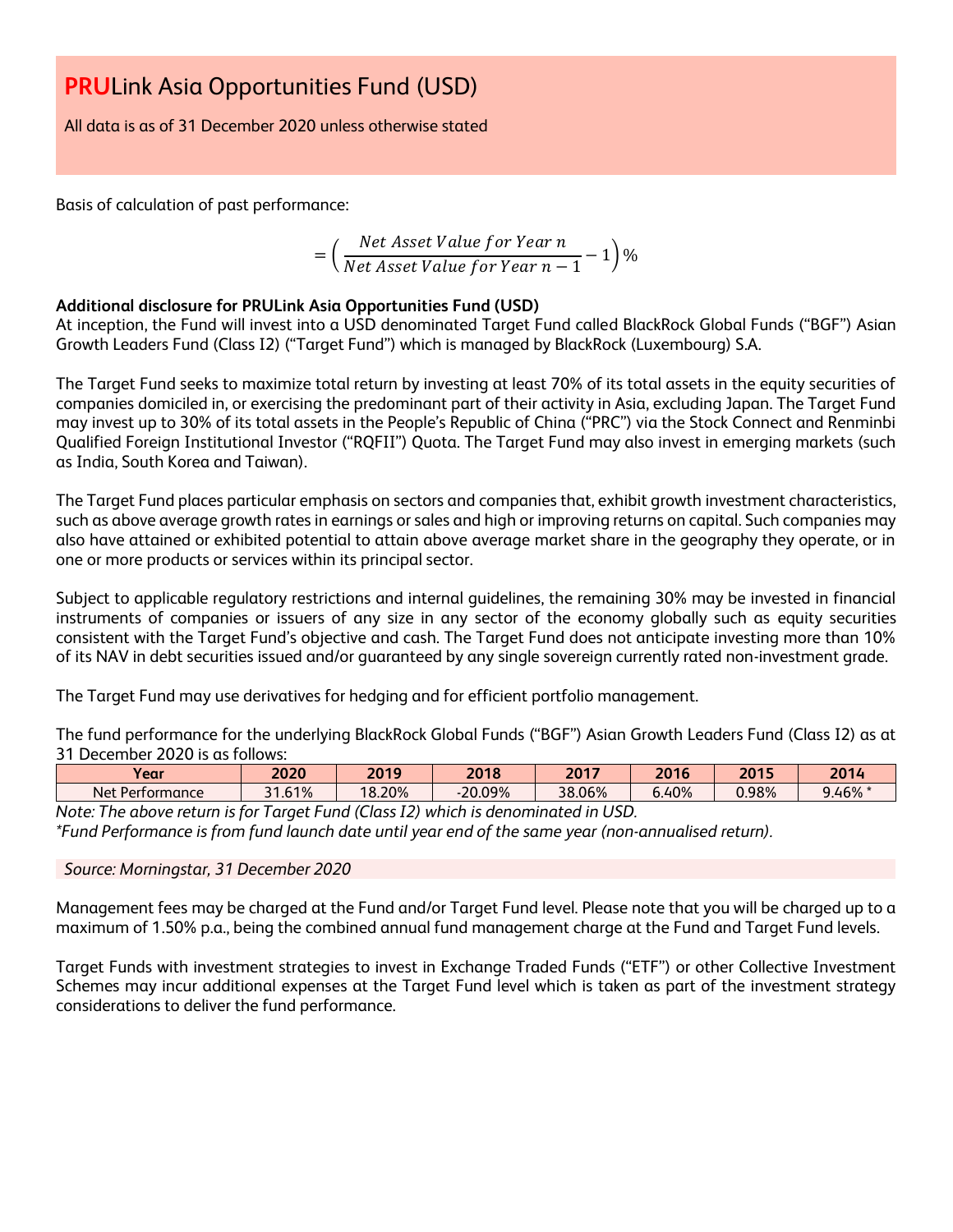All data is as of 31 December 2020 unless otherwise stated

# **Investment Risks**

The Fund is subjected to investment risks including the possible loss of the principal amount invested. The value of the units may fall as well as rise. In addition, The Fund is subjected to specific risk including and not limiting to:

# **General Risks when Investing in The Fund**

# **Market Risk**

Market risk refers to potential losses that may arise from adverse changes in the market conditions. Market conditions are generally, affected by, amongst others, economic and political stability. If the market which the Fund invests in suffers a downturn or instability due to adverse economic or political conditions, this may adversely impact the market prices of the investments of the Fund.

# **Liquidity Risk**

Liquidity risk refers to two scenarios. The first scenario is where an investment cannot be sold due to unavailability of a buyer for that investment. The second scenario is where the investment is thinly traded. Should the investments in the Target Fund be thinly traded, this may cause the Fund to dispose the investment at an unfavorable price in the market and may adversely affect investor's investment. This risk may be mitigated through stringent security selection process.

# **Inflation Risk**

This refers to the likelihood that an investor's investments do not keep pace with inflation, thus, resulting in the investor's decreasing purchasing power even though the investment in monetary terms may have increased.

# **Interest Rate Risk**

Interest rate risk is a general risk affecting conventional funds. This is so even though conventional funds only invest in investments that are in accordance with the mandate. The reason for this is because a high level of interest rates will inevitably affect corporate profits and this will have an impact on the value of both equity and debt securities. This risk is crucial in a bond fund since a bond portfolio management depends on forecasting interest rate movements. Prices of bonds move inversely to interest rate movements therefore as interest rates rise, the prices of bond decrease and vice versa. Furthermore, bonds with longer maturity and lower profit rates are more susceptible to interest rate movements.

# **Credit / Default Risk**

Bonds are subject to credit / default risk in the event that the issuer of the instrument is faced with financial difficulties, which may decrease their credit worthiness. This in turn may lead to a default in the payment of principal and interest.

# **Risk of Non-Compliance**

This risk arises from non-compliance with laws, rules and regulations, prescribed practices and the management company's internal policies and procedures, for example, due to oversight by the management company. Such noncompliance may force the management company to sell down securities of the Fund at a loss to rectify the noncompliance and in turn may adversely affect the value of investors' investment in the Fund. To mitigate this risk, the Fund Manager has put in place internal controls to ensure its continuous compliance with laws, rules and regulations, prescribed practices and the Fund Manager's internal policies and procedures.

# **Concentration Risk**

This is the risk of a fund focusing a greater portion of its assets in a smaller selection of investments. The fall in price of a particular equity and / or fixed income investment will have a greater impact on the funds and thus greater losses.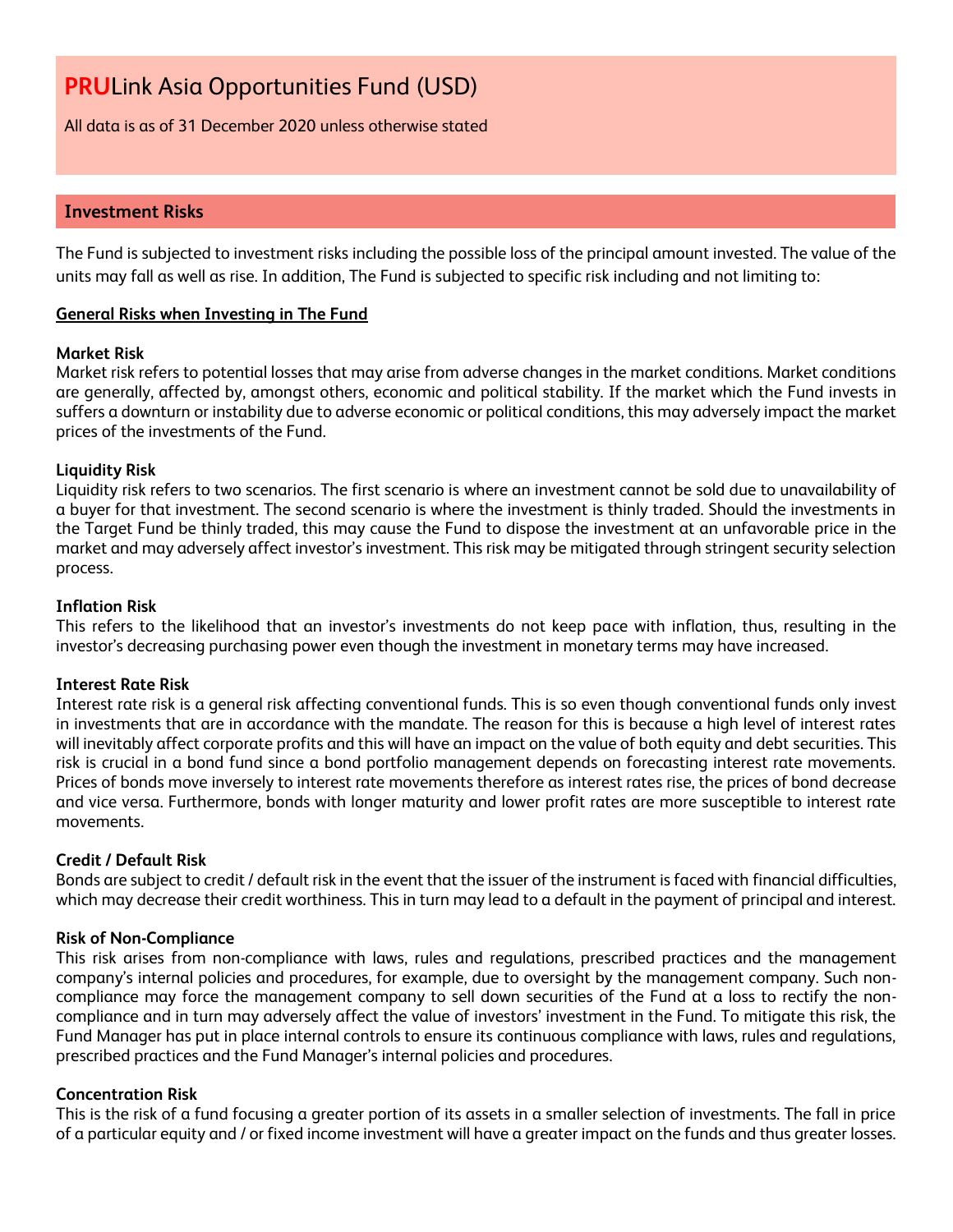All data is as of 31 December 2020 unless otherwise stated

This risk may be minimized by the manager conducting even more rigorous fundamental analysis before investing in each security.

# **Management Company Risk**

The performance of the Fund depends on the experience, expertise and knowledge of the management company. Should there be lack of any of the above qualities by the management company, it may adversely affect the performance of the Fund.

# **Currency Risk**

The Fund is denominated in USD, while the Target Fund may be denominated in other currencies. The performance of the Fund may be affected by movements in the exchange rate between the USD and the Target Fund's denominated currency. Where applicable, a currency hedge or a currency hedged class of fund may be used to minimise currency risk.

# **Derivatives Risk**

Derivatives may potentially be used to hedge against any risk that may be derived from investing in the Target Fund, such as, but not limited to, currency risk. The Fund may invest up to 100% of the Fund's NAV in derivative instruments.

# **Portfolio Risk**

The Fund is intended for investors who can accept the risks associated with investing primarily in the securities of the type held in the Fund. Investments in equities will be subject to the risks associated with equity and equity-related securities, including fluctuations in market prices, adverse issuer or market information and the fact that equity and equity-related interests are subordinate in the right of payment to other corporate securities, including debt securities. Likewise, investments in fixed income securities will be subjected to the risks associated with debt securities including credit and interest rate risk, and the additional risks associated with high-yield debt securities, loan participations and derivative securities. In addition, investors should be aware of the risks associated with the active management techniques that are expected to be employed by the Fund.

# **Specific Risks when Investing in the Target Fund**

# **Security Risk**

Adverse price movements of a particular security invested by the Target Fund may adversely affect the Target Fund's net asset value. The Investment Manager strives to mitigate the impact of a particular security risk through portfolio diversification, which will help spread the element of risk.

# **Fund Management of Target Fund Risk**

While the Fund Manager will exercise due skill and care in selecting the Target Fund, it does not have control over the management of the Target Fund and there is no guarantee that the investment objectives will be met. This may result in policyholders suffering losses in their investments in the Target Fund.

The Target Fund may change its objectives and become inconsistent with the objective of the Fund. In such instances, the Fund Manager will replace the Target Fund with another collective investment scheme which the Fund Manager considers to be more appropriate in meeting the objective of the Fund.

# **Errors in Calculation of the Net Asset Value of the Target Fund's Risk**

There is a possibility there are errors in calculation of the net asset value of the Target Fund. In the event such errors occur, the net asset value of the Target Fund will be affected hence, the Target Fund will comply with the rules set forth in the relevant regulatory provisions applicable to the Target Fund. Compensation, if any, paid by the Target Fund (subject to the laws of the jurisdiction in which such Target Fund is domiciled), will be credited to the Fund as and when compensation is received.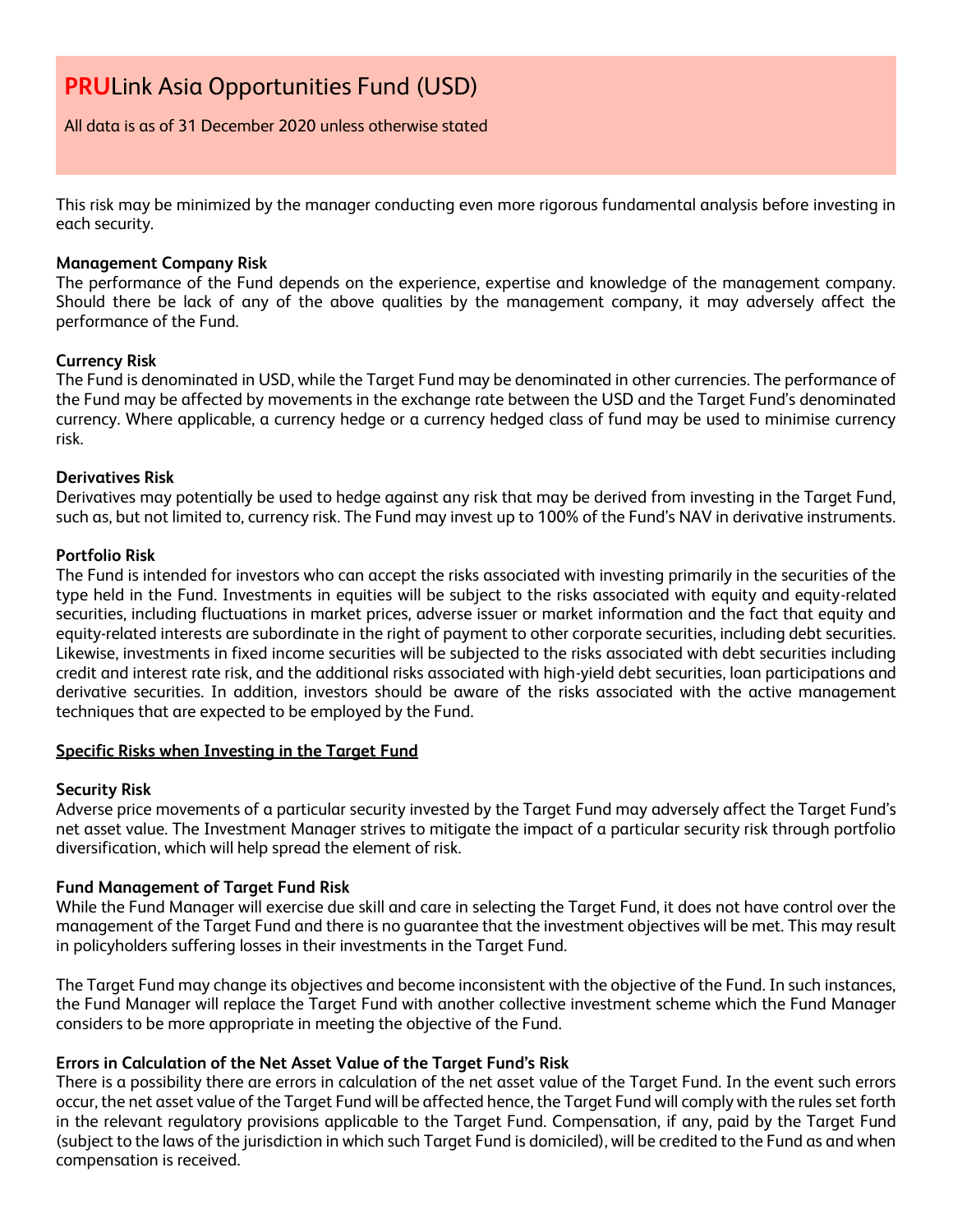All data is as of 31 December 2020 unless otherwise stated

In view of the foregoing, policyholders must be aware that there are circumstances where neither the Target Fund nor the Fund Manager will be bound to compensate final beneficial owners.

### **Liquidity Risk**

Liquidity risk here refers to two scenarios. The first scenario is where the allocated liquidity of the Target Fund is insufficient to meet redemption needs. The second scenario is where the Target Fund is thinly traded. Should the investments in the Target Fund be thinly traded, this may cause the Target Fund to dispose the investment at an unfavorable price in the market and may adversely affect investors' investment. This risk may be mitigated through stringent security selection process.

### **Countries or Foreign Securities Risk**

This risk is associated with investments in securities listed or domiciled in countries other than the country of domicile. Any changes in the economic fundamentals, social and political stability, uncertainty or changes in countries' official currencies, currency movements and foreign investments policies in these countries may increase the volatility in asset values, liquidity and default risk which may have an impact on the prices of the securities that the Target Fund invests in and consequently may affect the net asset value of the Target Fund.

Investments in certain markets may be restricted or controlled. In some countries, direct investments in securities may be prohibited and restricted due to regulatory requirements. These limitations may increase transaction costs and adversely affect a security's liquidity and the price in connection with the security.

The Target Fund Manager will monitor and observe the developments in these countries where assets of the Target Fund are allocated. In addition, the Target Fund Manager will also employ a systematic investment process, which includes regular review, to manage and mitigate this risk.

# **Currency Risk**

The Target Fund's underlying investments may be denominated in their local currency, which may differ from the Target Fund's currency of denomination. The performance of the Target Fund may be affected by movements in the exchange rate between the local currency of its underlying investments and the Target Fund's denominated currency.

#### **Charges to Capital Risk**

The Target Fund's charges and expenses are taken from the capital, in whole or in part, resulting in possible constraint of capital growth.

#### **Restrictions on Foreign Investment**

Some countries prohibit or impose substantial restrictions on investments by foreign entities. There may also be instances where a purchase order subsequently fails because the permissible allocation to foreign investors has been filled, depriving the Target Fund of the ability to make its desired investment at the time.

#### **Derivatives Risk**

The Target Fund may invest in derivatives which will be subject to risks. While the judicious use of derivatives by professional investment managers can be beneficial, derivatives involve risks different from, and, in some cases, greater than, the risks presented by more traditional securities investments. Some of the risks associated with derivatives are market risk, management risk, credit risk, liquidity risk and leverage risk. Investments in derivatives may require the deposit or initial margin and additional margin on short notice if the market moves against the investment positions. If no provision is made for the required margin within the prescribed time, the investment may be liquidated at a loss. Therefore, it is essential that such investments in derivatives are monitored closely.

The Target Fund Manager has the necessary controls for investments in derivatives and have in place systems to monitor the derivative positions for the Target Fund. The Target Fund Manager does not intend to use derivatives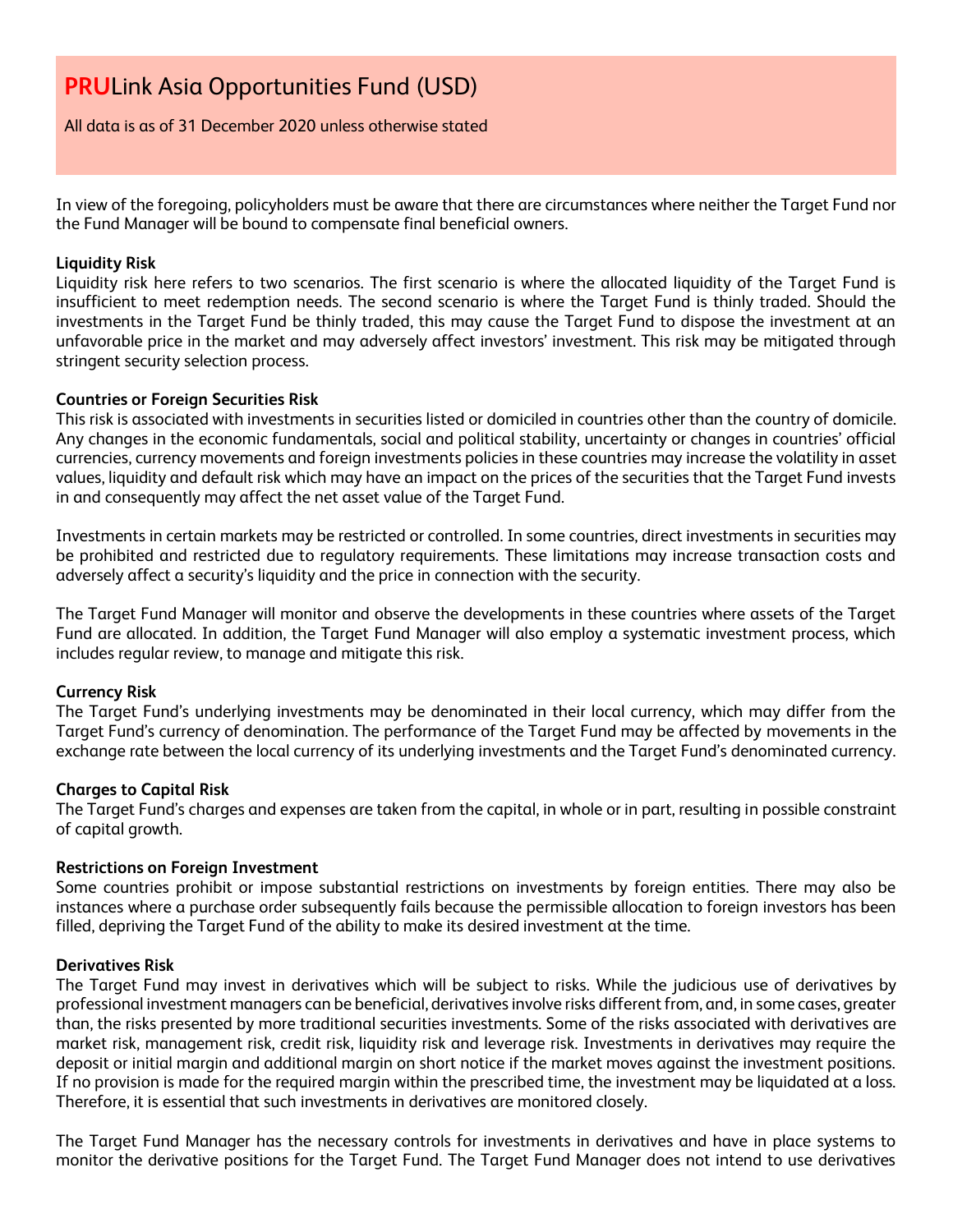All data is as of 31 December 2020 unless otherwise stated

transactions for speculation or leverage but may use them for efficient portfolio management and/or risk management. Currency risk is simply one of the market risks which the fund will be exposed to and can be hedged using derivatives such as FX forwards/futures. Often the underlying currency risk may be taken on as a result of buying an underlying equity or bond. If the fund manager does not want to also take the currency risk associated with these underlying assets, the fund may use Forward Foreign Exchange contracts to hedge any currency risk derived from holdings of nonbase currency positions. Essentially this use of currency forwards is to hedge currency risk in the fund.

### **Risks associated with investments via Stock Connect**

The relevant rules and regulations on Stock Connect are subject to change which may have potential retrospective effect. The Stock Connect is subject to quota limitations. Where a suspension in the trading through the programme is effected, the Target Fund's ability to invest in China A Shares or access the PRC market through the programme will be adversely affected. In such event, the Target Fund's ability to achieve its investment objective could be negatively affected.

*The above should not be considered to be an exhaustive list of the risks which potential policyholders should consider before investing in The Fund. Potential policyholders should be aware that an investment in The Fund may be exposed to other risks of exceptional nature from time to time.*

### **Risk Management**

### **Forecasting Risk**

Potential risks are taken into consideration in the process of sector allocation and stock selection based on analysis on various key factors such as economic conditions, liquidity, qualitative and quantitative aspects of the securities.

# **System Control**

Risk parameters are set internally for each fund, depending on client's risk profile. These risk parameters include limits of issuer bet, group issuer, sector rating and issue size of the securities held in the portfolio.

A front-end office system is in place to monitor portfolio risks, serving as an auto filter for any limitations or breaches.